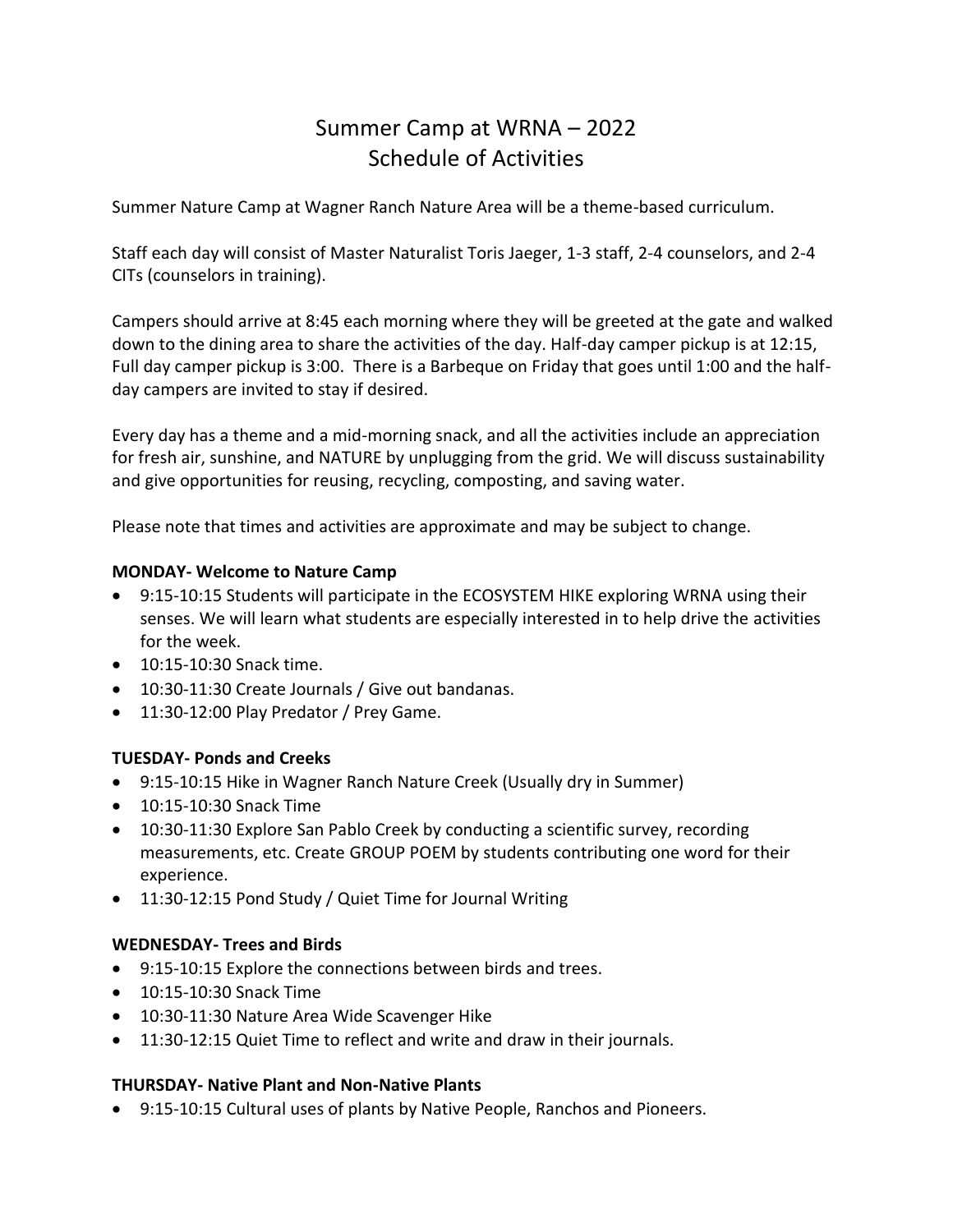- 10:15-10:30 Snack Time
- 10:30-11:30 Use collected sticks to make walking sticks, talking sticks, and balance sticks. Use tule to make mini boats that students can float on San Pablo Creek.
- 1130-12:00 Play Sun Energy Game
- 12:00-12:15 Quiet Time / Journal Writing

## **FRIDAY- Garden Planting and week's end barbecue**

- 9:15-10:15 Each student can plant the seedlings that are growing in the greenhouse.
- 10:15-10:30 Prepare sticks for cooking hot dogs.
- 10:30-11:30 Barbecue. Students will carve their own hot dog stick.
- 11:30-12:15 A game of Group Earth Ball. End the week with reflections.
- 12:15-12:45 Half-day campers are invited to attend the Barbeque

## **Additional activities for Full day campers:**

- 12:15-12:45 Bag Lunch (Except on Friday when they will enjoy the barbecue), make PM choices, etc.
- Tuesdays,  $12:50 1:40$  or  $1:45 2:30$  Art with Jane Voll
- Wednesday,  $12:50 1:40$  or  $1:45 2:30$  Music with Daniel Hilsinger
- Thursday  $12:50 1:40$  or  $1:45 2:30$  Science with Dr. Dan Phillips
- $\bullet$  12:50 2:30 A variety of activities will be offered\*
- 2:30 2:50 Gather, hydrate, debrief, pack up
- 2:50 3:00 Walk to gate, sign out, leave

Potential afternoon activities:

- o Surveying Amphibian Boards
- o Surveying Bird Homes
- o Building structures with fallen logs
- o Continued Journal writing
- o Visiting Creeks and Ponds
- o Student requests
- o An assortment of crafts: bird feeders, rock painting , Nature Crowns, yarn art, etc.
- o An assortment of games: Student suggestions
- o Electricity, magnets, and interesting materials
- o Bird Feeders
- o Leaf Crowns
- o Painted Rocks
- o Tie Dye Butterflies
- o Tree Hand Prints
- o Leaf Relief Drawings
- o Mr. T. Turtle
- o TP Bugs